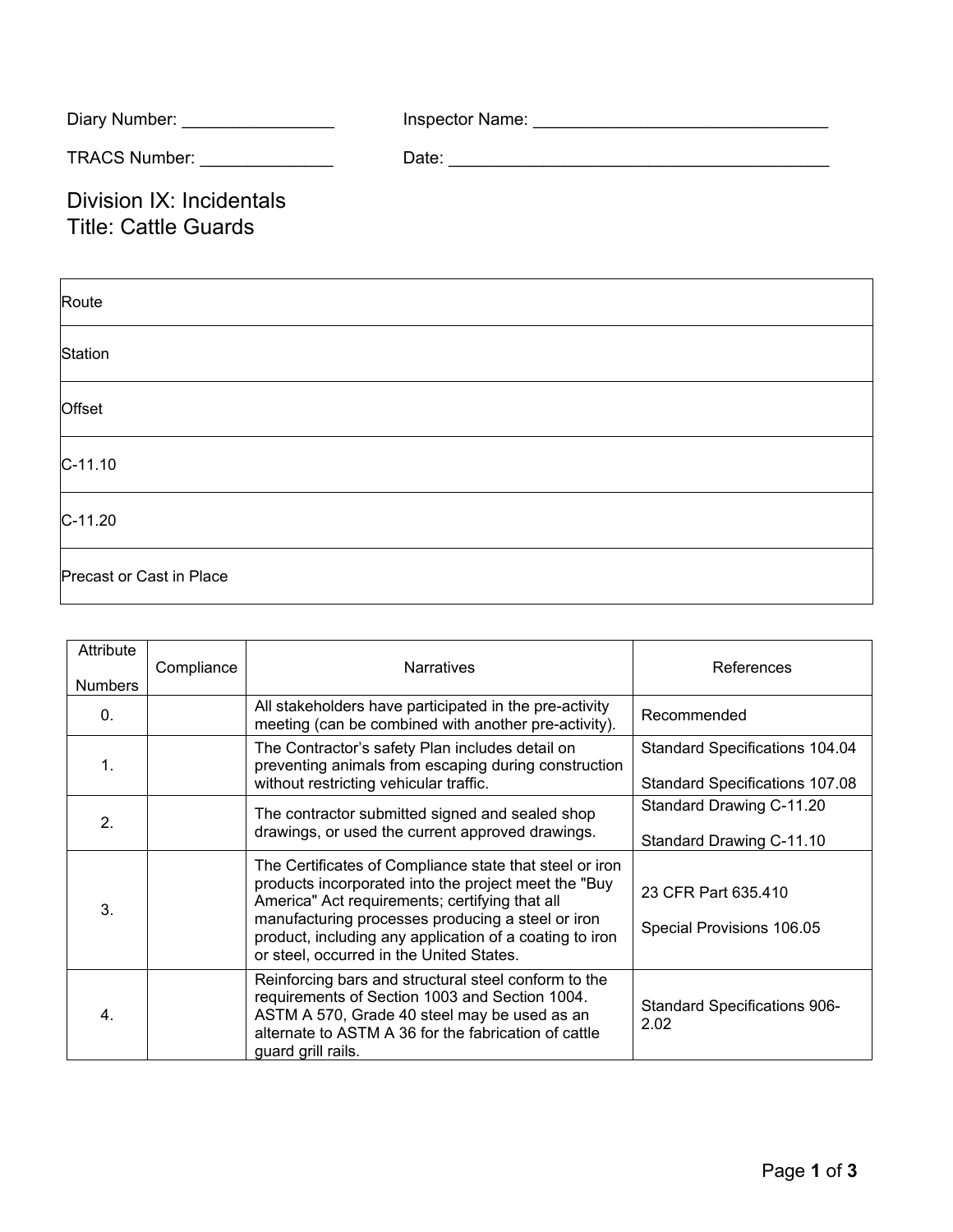| 5.  | Threaded Rod, Bolts, Nuts, and Washers Conform to<br>ASTM A36 OR A307 and will be galvanized or zinc<br>plated in Accordance with ASTM A 1 53 or B695. Pre<br>cast Concrete Miscellaneous Structures: General<br><b>Notes or Structural Notes:</b>                                                                                                                | <b>Manufacturer Drawings Notes</b>                                           |
|-----|-------------------------------------------------------------------------------------------------------------------------------------------------------------------------------------------------------------------------------------------------------------------------------------------------------------------------------------------------------------------|------------------------------------------------------------------------------|
| 6.  | The fabrication and connections of grille units, angle<br>units, and other steel elements conform to Section<br>604. Either H-10 or H-20 loading is designated on the<br>project plans.                                                                                                                                                                           | Standard Specifications 906-3                                                |
| 7.  | Longitudinal grade at pre cast cattle guard locations<br>does not exceed six percent.                                                                                                                                                                                                                                                                             | <b>Standard Specifications 906-3</b>                                         |
| 8.  | Blue stake (Arizona 811) is done before excavation.                                                                                                                                                                                                                                                                                                               | <b>Standard Specifications 107.15</b>                                        |
| 9.  | If the unit is pre cast, the Certificate of Compliance<br>matches the unit and the unit is identified with a<br>ADOT stamp.                                                                                                                                                                                                                                       | <b>Standard Specifications 906-1</b><br><b>Standard Specifications 906-3</b> |
|     |                                                                                                                                                                                                                                                                                                                                                                   | <b>Standard Specifications 610</b>                                           |
| 10. | Steel parts are primed.                                                                                                                                                                                                                                                                                                                                           | <b>Standard Specifications 906-3</b>                                         |
| 11. | Repair of any scraped areas is by painting structural<br>steel in accordance with Section 610. Structural steel<br>is painted with one coat of primer in accordance with<br>Section 1002.                                                                                                                                                                         | <b>Standard Specifications 906-3</b>                                         |
| 12. | Backfill material is compacted to at least 95% of                                                                                                                                                                                                                                                                                                                 | <b>Standard Specifications 203-</b><br>5.03(B)(4)                            |
|     | maximum density.                                                                                                                                                                                                                                                                                                                                                  | <b>Standard Specifications 906-</b><br>2.04                                  |
| 13. | Cattle guards are in accordance with the details on<br>the plans and specifications.                                                                                                                                                                                                                                                                              | <b>Standard Specifications 906-1</b>                                         |
| 14. | The cattle guards are in reasonably close conformity<br>to the lines and grades established or shown on the<br>project plans.                                                                                                                                                                                                                                     | Standard Specifications 906-3                                                |
| 15. | When Cattle Guard is placed on a roadway a single<br>piece angle iron assembly of 4"x 4" x 3/8" is used (on                                                                                                                                                                                                                                                       | Standard Drawing Notes 4 or 5                                                |
|     | both edges of the cattle guard / outside edge).                                                                                                                                                                                                                                                                                                                   | Standard Drawing C-11.10                                                     |
| 16. | Cattle guards were adjusted so that the gap between<br>adjacent grille units does not exceed 1/4" +/- 1/16".                                                                                                                                                                                                                                                      | <b>Standard Drawing Note 1</b><br>Standard Drawing C-11.10                   |
| 17. | Cattle guards are set to the required elevations using<br>shims on the steel angles so that there isn't any<br>rocking under load of a grille or tread assembly. The<br>no gap greater than 1/32 inch exists between any<br>pair of bearing surfaces when the grille or assembly<br>is not under load.                                                            | Standard Specifications 906-3                                                |
| 18. | Each grille has 4 bottom clamps held in place with<br>four $3/4"$ – 10 UNC x 2-1/2" Bolts and Nuts with<br>Helical Spring Lock washers.                                                                                                                                                                                                                           | Standard Drawing Sheet 2 of 2,<br>Section C-C plan view                      |
|     |                                                                                                                                                                                                                                                                                                                                                                   | Standard Drawing C-11.10                                                     |
| 19. | Each grille is connected to the adjacent grille with two<br>clamp sets. The clamp sets are secured with 11-5/8"<br>x 3/4" Bolts with one 3/4" nut spot welded at one end<br>with a plain round washer and two 3/4" nuts with a<br>plain round washer on the other end tightened<br>together with high-strength thread-locking compound<br>applied to the threads. | Standard Drawing Sheet 4 of 4<br>Standard Drawing C-11.10                    |